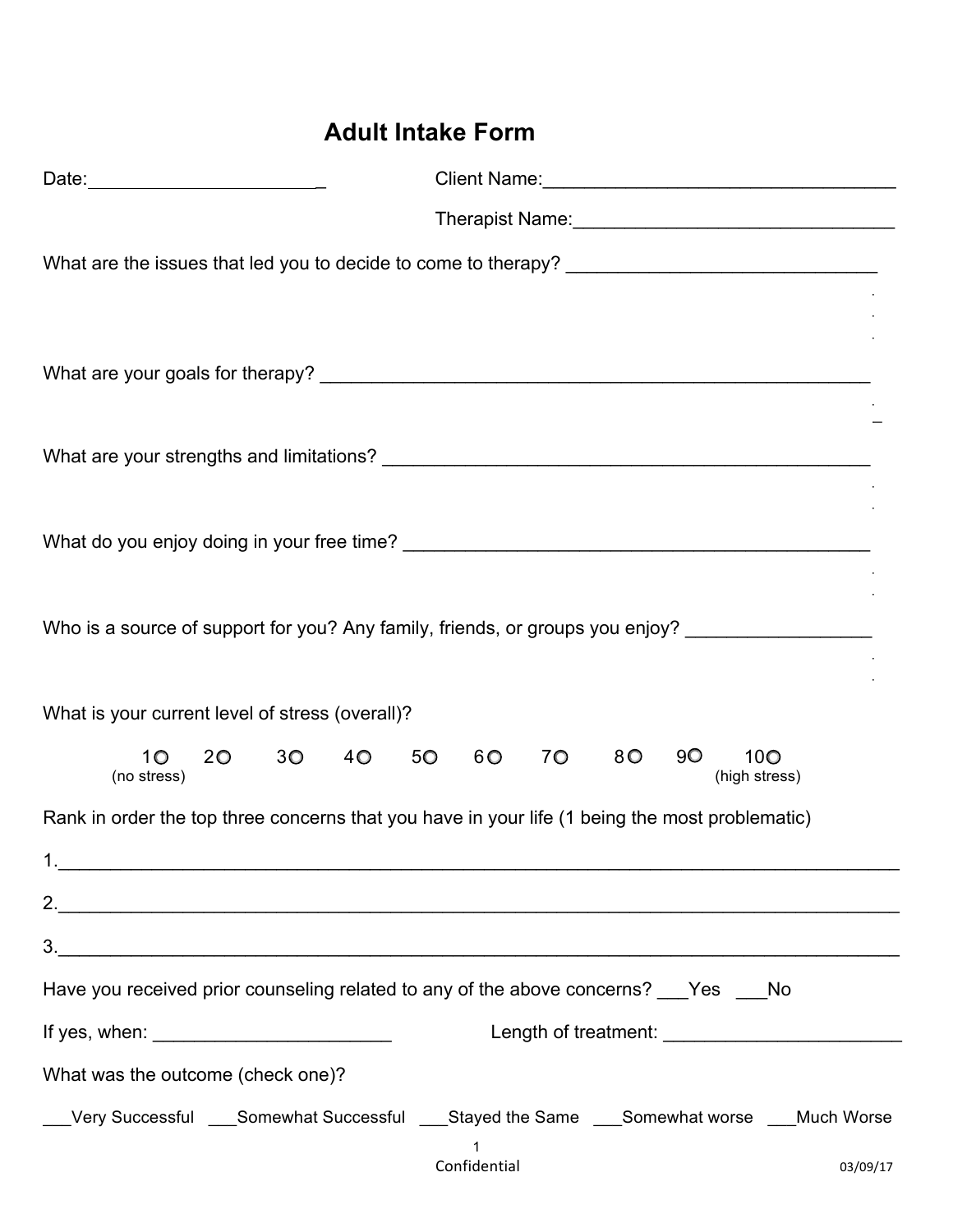| Do you enjoy your job? ____Yes _____No                                                                                                                                     |
|----------------------------------------------------------------------------------------------------------------------------------------------------------------------------|
| What was your relationship like with your family growing up? ___________________                                                                                           |
| Do you have children? _____Yes _____No Do they presently live with you? ____Yes ___No                                                                                      |
|                                                                                                                                                                            |
| Are there any cultural, religious, spiritual, or ethnic factors for your family that you would like me to be<br>aware of? ____ Yes ___ No                                  |
| Has there been any verbal, emotional, physical, or sexual abuse that has happened to you?<br>Yes ______No<br>If yes, was the assailant someone you knew? _____Yes ______No |
| Have you ever had any legal issues? ____Yes _____No                                                                                                                        |
| Are you currently experiencing any suicidal thoughts? Yes<br>No<br>Have you had a suicidal attempt? ____Yes _____No<br>If yes, date of last attempt and treatment:         |
| Has anyone in your family ever been treated for psychiatric reasons? Yes<br>No.<br>If yes, please describe:                                                                |
| Does anyone in your family have any know mental health diagnoses? Yes<br>No.                                                                                               |

 $\mathcal{L}_\mathcal{L} = \mathcal{L}_\mathcal{L} = \mathcal{L}_\mathcal{L} = \mathcal{L}_\mathcal{L} = \mathcal{L}_\mathcal{L} = \mathcal{L}_\mathcal{L} = \mathcal{L}_\mathcal{L} = \mathcal{L}_\mathcal{L} = \mathcal{L}_\mathcal{L} = \mathcal{L}_\mathcal{L} = \mathcal{L}_\mathcal{L} = \mathcal{L}_\mathcal{L} = \mathcal{L}_\mathcal{L} = \mathcal{L}_\mathcal{L} = \mathcal{L}_\mathcal{L} = \mathcal{L}_\mathcal{L} = \mathcal{L}_\mathcal{L}$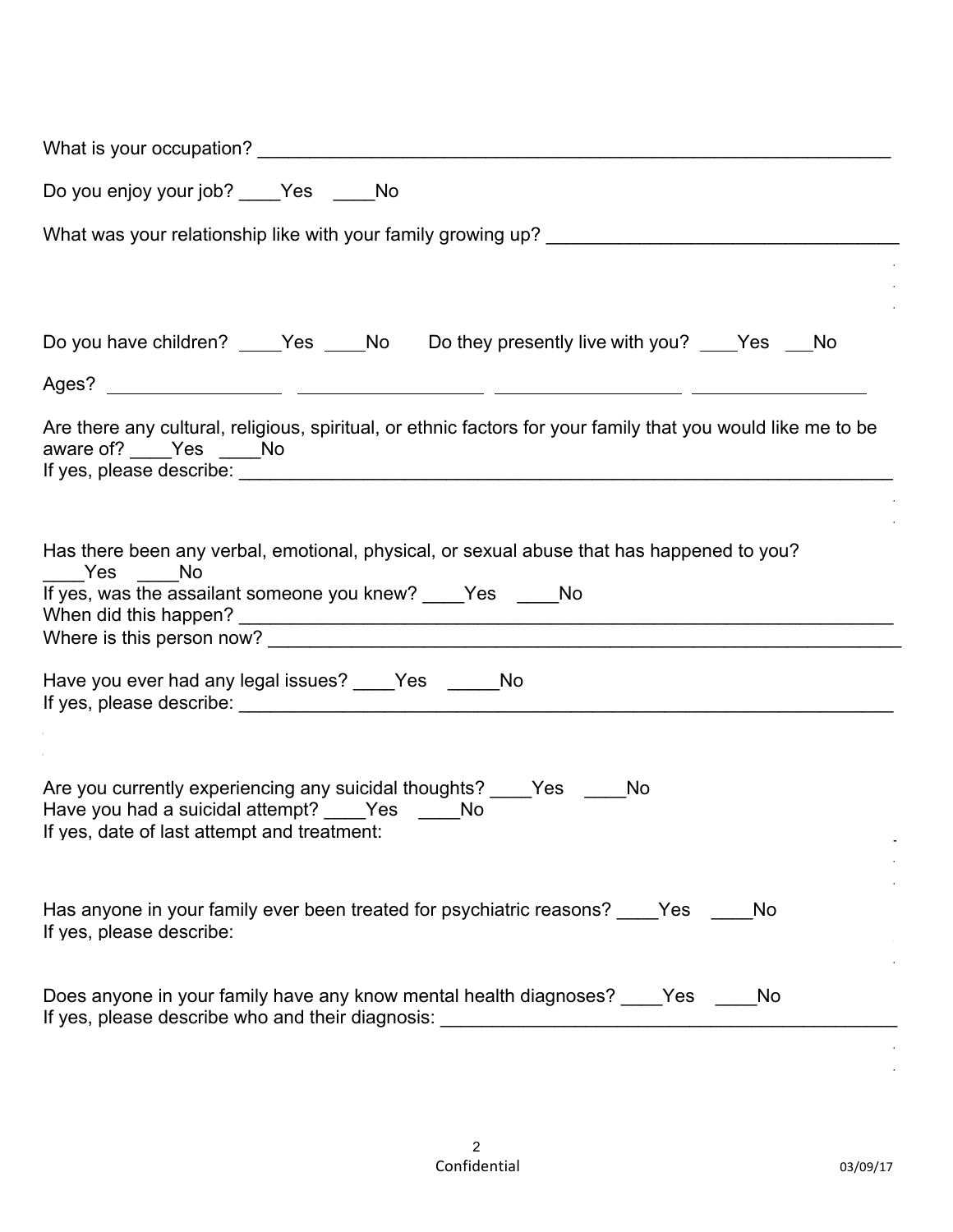Do you have any mental health diagnoses? \_\_\_ Yes \_\_\_ No If yes, please describe:

Do you have a medical provider? \_\_\_\_Yes \_\_\_\_No If yes, what is his or her name?

Do you have any medical issues? Yes No If yes, please describe:

Please list any medications you are currently taking, or have taken during the past 6 months. (Include prescribed and over the counter medications)

 $\mathcal{L}_\text{max}$  and the contribution of the contribution of the contribution of the contribution of the contribution of

| <b>Medication</b> | <b>Dosage</b> | <b>Used for</b> | <b>Prescribing Doctor</b> |
|-------------------|---------------|-----------------|---------------------------|
|                   |               |                 |                           |
|                   |               |                 |                           |
|                   |               |                 |                           |
|                   |               |                 |                           |

Check any of the following symptoms or concerns that you are currently or have recently experienced:

- \_\_\_\_ Stress Chronic Pain
- \_\_\_\_ Loneliness
- **\_\_\_** Fatigue
- \_\_\_\_ Relational issues
- \_\_\_\_ Low self-esteem
- \_\_\_\_ Compulsive behavior
- $\_$  Grief
- Sexual addiction
- Poor Concentration
- Aggression
- **Eating problems**
- \_\_\_\_ Controlling
- **\_\_\_** Obsessive thoughts
- <sup>----</sup>-Hearing voices
- **Example 2** Racing thoughts
- \_\_\_\_ Loss of control
	- Drug/Alcohol use
	- Impulsive behaviors
	- Sexual concerns
- **Depression** Gender identity
- $\equiv$ Trouble sleeping
- **The Unwanted memories**
- **The Pregnancy/Abortion**
- \_\_ Anxiety
- \_\_\_\_ Fears
- **Panic**
- Anger
- \_\_\_\_ Bad dreams